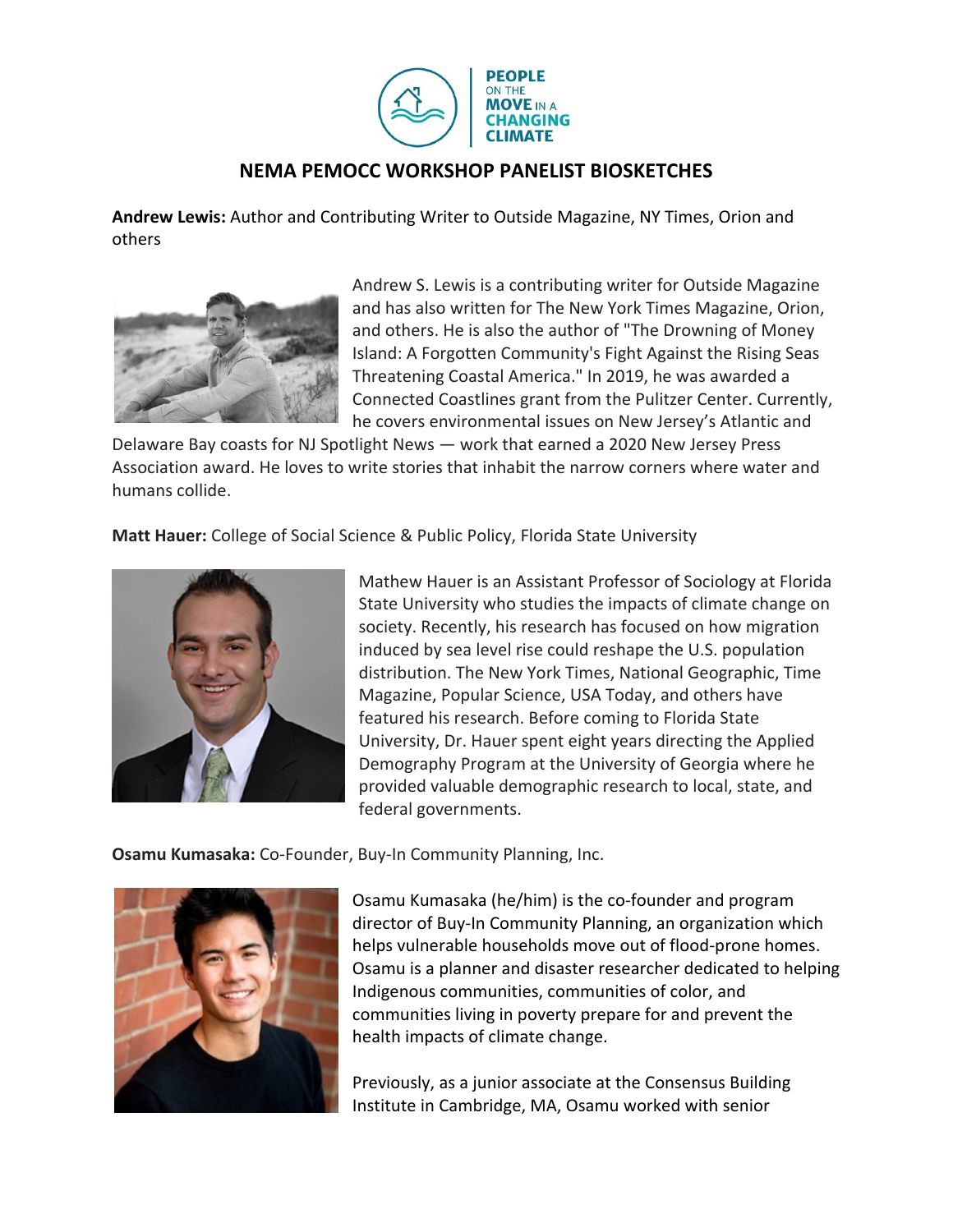

mediators to facilitate collaborative planning, policymaking, and stakeholder engagement for sustainable mobility, large-scale renewable energy development, water quality, wetland restoration, and climate resilience projects across the Northeast. Osamu was a summer fellow in the Massachusetts Executive Office of Energy and Environmental Affairs (EEA), where he drafted an equity and environmental justice toolkit for the Municipal Vulnerability Preparedness program and the scope of work for a statewide climate impact assessment. Osamu is a Master of City Planning candidate in MIT's Department of Urban Studies and Planning. He holds a BA in Environmental Studies from Lewis & Clark College.

## **Radley Horton: Lamont-Doherty Earth Observatory, Columbia University**



Radley Horton is a Research Professor at Columbia University's Lamont-Doherty Earth Observatory. His research focuses on climate extremes, tail risks, climate impacts, and adaptation. He is the Lead Principal Investigator for the NOAA-Regional Integrated Sciences and Assessments-funded Consortium for Climate Risk in the Urban Northeast, and Columbia's Lead PI for the NSF-funded Megalopolitan Transformation Hub. Radley was a Convening

Lead Author for the Third National Climate Assessment and is a member of the New York City Panel on Climate Change. Radley also teaches in Columbia University's Sustainable Development department.

**Linda Shi:** Department of City and Regional Planning, Cornell University



Linda Shi is Assistant Professor at Cornell University's Department of City and Regional Planning. Her research concerns how to plan for urban climate adaptation in ways that improve environmental sustainability and social justice. She studies how aspects of urban land governance – including the fiscalization of land use, property rights regimes, and metropolitan regional institutions – shape climate vulnerability and adaptation responses. She comes at these issues having worked on watershed restoration, water and sanitation, and development planning all over the world for AECOM, the World Bank, the Institute for International Urban Development, and Rocky

Mountain Institute. She has a PhD in urban and regional planning from MIT.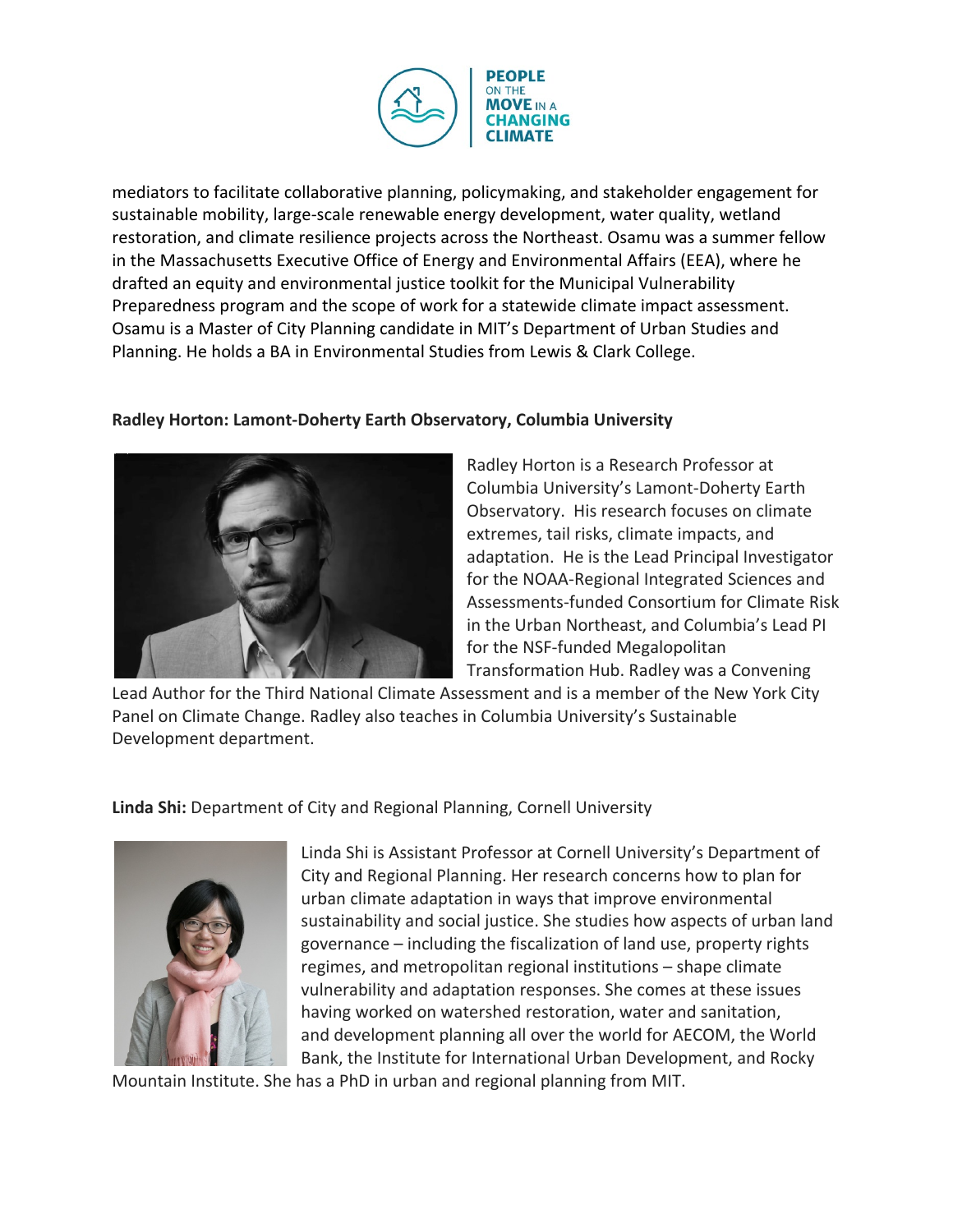

**Gerald Torres:** Yale School of the Environment & Yale Law School



Gerald Torres is a Professor of Environmental Justice at the Yale School of the Environment and Professor at the Yale Law School. He is former President of the Association of American Law Schools and has taught at Stanford Law School and at Harvard Law School, where he served as the Oneida Nation Visiting Professor of Law. Professor Torres served as Counsel to the Attorney General on environmental matters and Indian affairs at the U.S. Department of Justice. Professor Torres has served on the board of the Environmental Law Institute, the EPA's National Environmental Justice Advisory Council, and the

National Petroleum Council. He is board chair of Earth Day Network and founding Chairman of the Advancement Project, the leading Civil Rights advocacy organization in the country. He is a trustee of the Natural Resources Defense Council. Professor Torres has just been appointed to the Advisory Council of The Connecticut Sea Grant. He has served as a consultant to the United Nations on environmental matters and is a life member of the American Law Institute and the Council on Foreign Relations.

**Kelly Pflicke:** Community Planner, FIMA Resilience, FEMA



Kelly Pflicke, AICP serves as a Community Planner for the Planning and Safety Branch within the Risk Management Directorate, Federal Insurance and Mitigation Administration, Resilience at the Federal Emergency Management Agency (FEMA). Kelly is responsible for the development of strategic partnerships and communications to advance the Hazard Mitigation Planning Program, a key resource for states, locals, tribes and territories in breaking the cycle of disaster damage and reconstruction. She has focused her career on helping communities adapt and build resilience to hazards exacerbated

by climate change with particular attention to coastal communities and at-risk populations most impacted by disasters. Kelly holds a Master of City and Regional Planning from Rutgers University and a Bachelor of Arts in Geography from Georgia Southern University.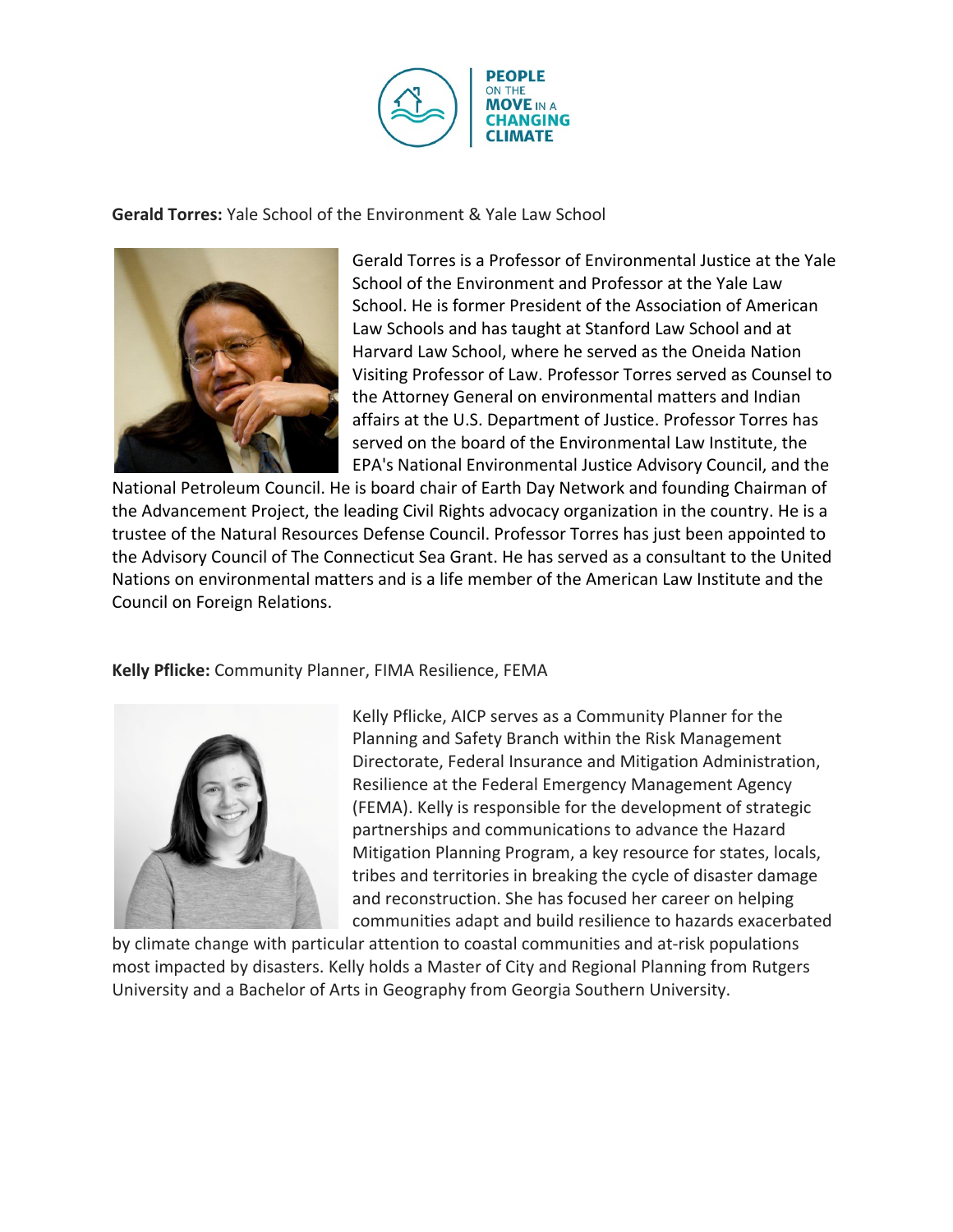

**Lauren E. Wang:** Senior Policy Advisor, NYC Mayor's Office of Climate Resiliency



Lauren E. Wang is a Senior Policy Advisor at the New York City Mayor's Office of Climate Resiliency. She advises climate policy and programs on housing mobility, land use, and equitable adaptation planning. She has collaborated with partners in the public, private, and non-profit sectors to design and deliver hurricane recovery and climate adaptation services to homeowners and renters across New York City and has developed long-term plans, including the NYC Comprehensive Waterfront Plan and Resilient Edgemere Community Plan. Ms. Wang holds a Masters in City and Regional Planning from UNC

Chapel Hill and a Bachelor of Arts in Psychology from Princeton University.

## **Anamaria Bukvic: College of Natural Resources and Environment, Virginia Tech**



Anamaria Bukvic is an Assistant Professor in the Department of Geography and an Associate Director of the Center for Coastal Studies at Virginia Tech. Her research is focused on coastal adaptation, resilience, vulnerability, security, population displacement, and migration. Anamaria is further interested in whether relocation can serve as a viable adaptation strategy to sea-level rise in coastal communities, and what opportunities could emerge from this process. She uses mixed-methods qualitative and quantitative approaches to study complex emerging issues in coastal urban and rural settings related to

flooding. Anamaria's current projects are funded by the National Science Foundation and the State of Virginia to study impacts of chronic and episodic coastal flooding on coping capacity, resilience, and population mobility in coastal communities. She is also a Fellow of 2019 Early Career Innovators Program at the National Center for Atmospheric Research and co-organizer of the Rotating Resilience Roundtables events designed to facilitate interdisciplinary collaboration among researchers and stakeholders on different coastal resilience themes.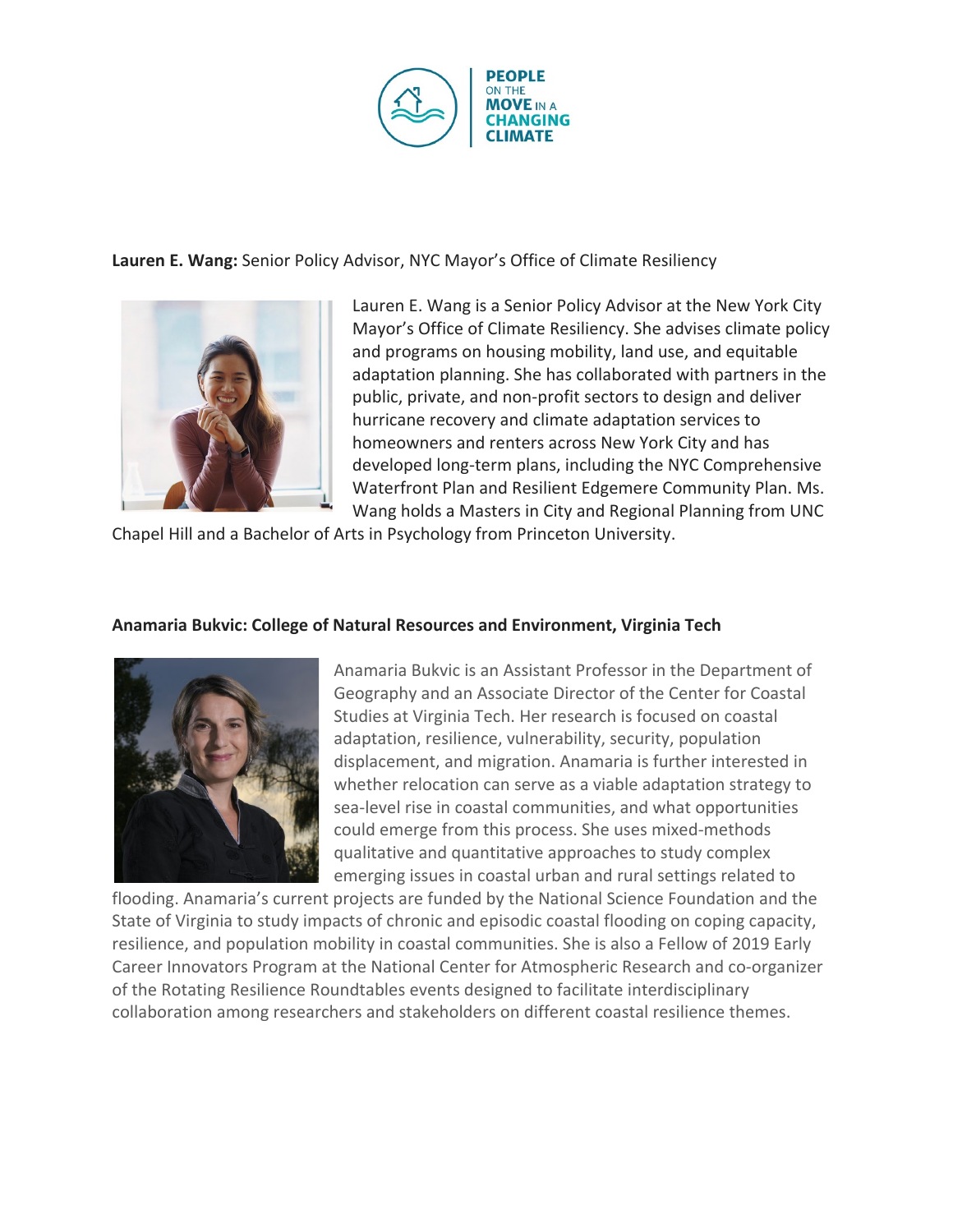

**Thomas Flynn:** Floodplain Manager, Township of Woodbridge, NJ



Thomas C. Flynn holds a Bachelor's of Science degree from Rutgers University and a Master's degree from the City University of New York. Mr. Flynn is the Township of Woodbridge Environmental Specialist, Floodplain Administrator, and FEMA – CRS Coordinator. He was named New Jersey Association for Floodplain Management's 2018 local floodplain management official of the year, and has over twelve years of combined experience in protecting ecological resources, flood mitigation, and policy analysis. As the Township's Floodplain Administrator, his role focuses on enhancing the manner by which people live safely within and near floodplains, as well as

providing ecological uplift to sensitive natural areas.

**Donovan Finn:** Sustainability Studies Program, SUNY Stony Brook



Donovan Finn is an Assistant Professor of Environmental Design, Policy and Planning in the Sustainability Studies Program and School of Marine and Atmospheric Sciences at Stony Brook University. His research examines how communities address the challenges of resilient and sustainable development and longterm disaster recovery, and how these goals intersect with social equity and participatory decision-making. From 2019 to 2021 he is a member of the inaugural cohort of the Early Career Faculty Innovator Program at the National Center for Atmospheric Research (NCAR) in Boulder, CO, where he is studying how to better integrate climate science into public

policy and urban planning. He holds Ph.D. and MUP degrees in urban and regional planning from the University of Illinois at Urbana-Champaign.